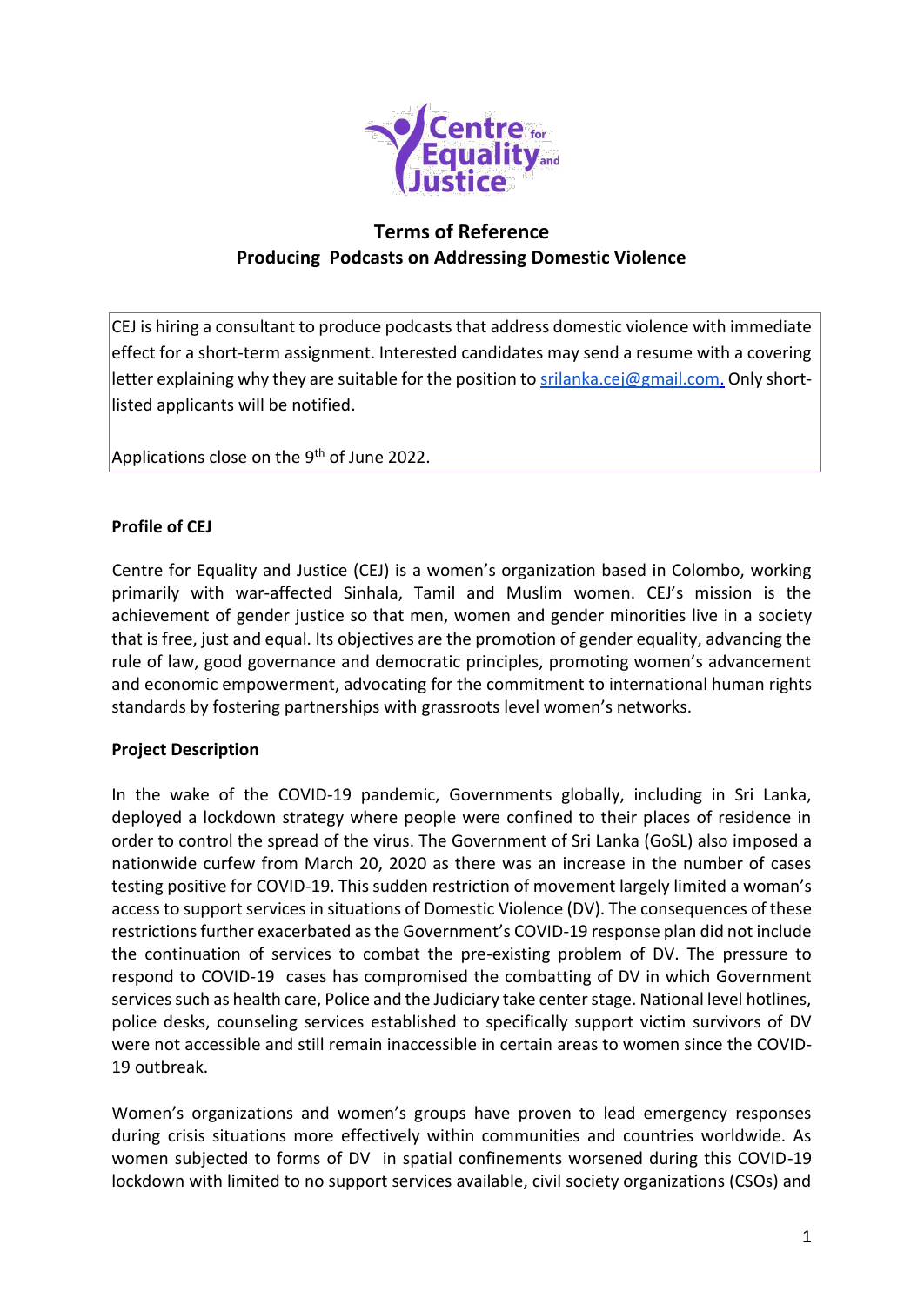development agencies have come forth to bridge these gaps. This involved having a primary focus on preventative and safeguarding measures which ensure access to support services for victim survivors of DV, an aspect which has been completely left out of the Government's formal COVID-19 response. Amidst this, CEJ identified the need to work with the Forum Against Gender Based Violence (FAGBV), a forum which was established in 2005 by UNFPA Sri Lanka following a consultation with a collective of organizations working on Gender-Based Violence (GBV).

This project aims to capacitate the advocacy and lobbying skills of member organizations of the FAGBV working at local and national levels on the issue of Domestic Violence within a COVID-19 context. CEJ further looks forward to upscaling the current interventions by the FAGBV by strengthening the lobbying and advocacy skills of its member organizations so they are better able to demand that relevant Authorities address Domestic Violence in a more holistic manner.

## **Scope of Work**

CEJ aims to raise awareness on **the issue of Domestic Violence and what needs to be done to address the issue in the context of a pandemic**, using podcasts as the medium of communication.

For this purpose, CEJ seeks the services of a Consultant to **develop and produce an online series of shareable podcasts on DV hosted on UNFPA SL website and the FAGBV website featuring members of the FAGBV and other CSOs having a discussion on the aforesaid topic.** The Consultant is required to develop and produce five pre-recorded podcasts in English, Tamil, and Sinhala. Three of the podcasts will be produced in English and one each in Sinhala and Tamil.

The Consultant will work under the direct supervision of the CEJ Executive Director with support from the CEJ program team.

The Consultant is required to:

- 1. Produce five podcasts on Domestic Violence: including five brief (1-2 minute) creative introductory segments intended to capture the audience's attention followed by a longer (10-15 minute) podcast segment. The longer portion could be a discussion/interview, but the use of engaging or interactive components is highly recommended.
- 2. Create an overall audio and visual concept of the podcasts in consultation with CEJ. The consultant should keep in mind that while this is a podcast, the method of dissemination are websites and YouTube, so there should be a strong visual component.
- 3. Create the scripts of the short introductory segments based on information, themes, and feedback provided by CEJ and in consultation with CEJ. All scripts are to be developed in English first, following which they will be translated into Sinhala and Tamil.
- 4. Record and produce the introductory segments.
- 5. Record and produce the five discussions(longer segments) which will form the second part of the podcast, featuring speakers of CEJ's choice.